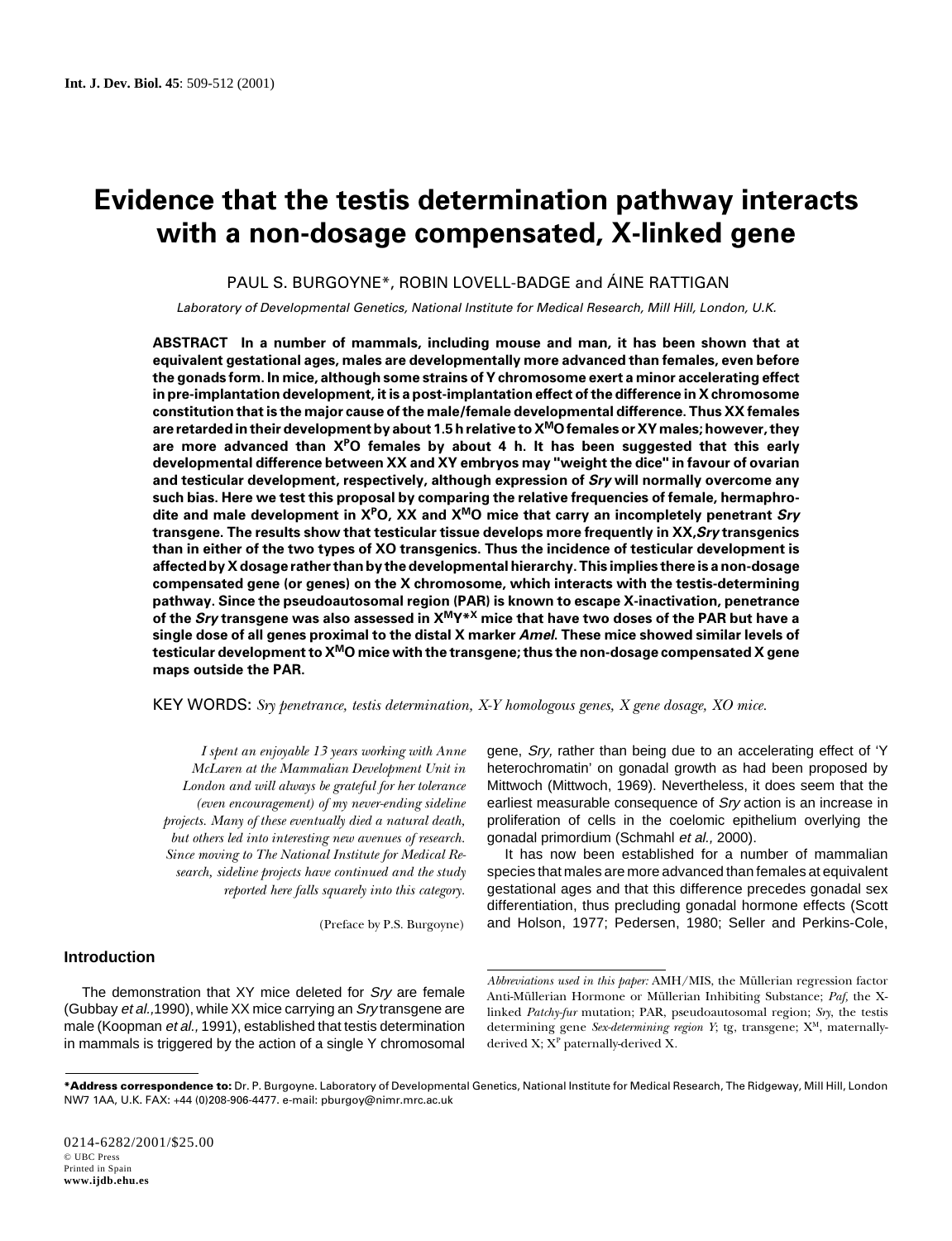1987; Burgoyne et al., 1995). As an adjunct to her proposition that increased gonadal growth is central to the testis determination process, Mittwoch has suggested that the early developmental advantage of XY males over XX females may predispose XY gonads to testicular development, perhaps because XY gonads will be larger than XX gonads at the time gonadal sex determination occurs (Mittwoch, 1989, 1993). However, a detailed analysis of these XX v. XY developmental differences in mice has shown that while XY fetuses are indeed larger than XX fetuses prior to gonadal sex determination, this size difference is adequately explained by the fact that the XY fetuses are more developmentally advanced (Burgoyne et al., 1995). Thus, there is no reason to suppose that prior to Sry action, XY gonads are bigger than XX gonads, if adjustments are made for developmental stage (Palmer and Burgoyne, 1991).

In the landmark paper describing the sex reversal of XX fetuses carrying Sry transgenes (Koopman et al., 1991), one transgenic line (32.10) was described as being incompletely penetrant and this is now known to be due to low levels of transcription of the transgene (Hacker et al., 1995; Lovell-Badge and Hacker, 1995). In this paper we test Mittwoch's proposal that there is a linkage between pregonadal developmental stage differences and the incidence of testicular development, by introducing this incompletely penetrant Sry transgene into  $X^{P}O$ , XX and  $X^{M}O$  mice. X chromosome constitution is the major factor contributing to the early developmental differences between XY males and XX females and this is reflected in the fact that  $X<sup>M</sup>O$  fetuses (that like XY fetuses have a single maternally derived X chromosome) are more advanced than XX fetuses by about 1.5h (Thornhill and Burgoyne, 1993; Burgoyne *et al.*, 1995); X<sup>P</sup>O fetuses, on the other hand, are developmentally retarded by about 4h hours relative to XX fetuses (Burgoyne et al., 1983). According to Mittwoch's proposal, the incompletely penetrant transgene should trigger testicular development more frequently in XMO than XX mice and more frequently in XX than in X<sup>P</sup>O mice.

## **Results**

For details of the crosses used, genotyping and the basis for assessing sexual phenotype, see Materials and Methods. Because

## TABLE 1

## **THE NUMBERS OF FEMALE, HERMAPHRODITE AND MALE MICE** IN X<sup>P</sup>O, XX AND X<sup>M</sup>O MICE CARRYING AN INCOMPLETELY **PENETRANT SRY TRANSGENE**

| <b>Mating</b><br>(strain background)              | $X^{P}O, Srytg1$ |          |          |    | XX, Srytg <sup>2</sup> |       |    |    | $X^{M}O, Srytg^{3}$ |    |  |  |
|---------------------------------------------------|------------------|----------|----------|----|------------------------|-------|----|----|---------------------|----|--|--|
|                                                   | Ϙ                | T        | ನೆ       |    | Q                      | q     | ♂  |    | P                   | ನೆ |  |  |
| $In(X)X \times X^{Paf}Y$ tg<br>(mixed) (mixed)    | 35               | 4        | 0        |    | 54                     | 14 21 |    |    | 0                   | -1 |  |  |
| XO x X <sup>Paf</sup> Y tq<br>(CBA/MF1) (MF1/CBA) | 22               | $\Omega$ | $\Omega$ | 29 |                        | 2     | 13 | 6  | 0                   | -1 |  |  |
| $XO \times X^{Paf}Y$ tg<br>(CBA/MF1) (C3H)        | 6                | 0        | 0        | 11 |                        | 1     | 3  | 6  | 0                   | 0  |  |  |
| Totals                                            | 63               | 4        | $\Omega$ | 84 |                        |       | 37 | 19 | $\Omega$            | 2  |  |  |

**<sup>1</sup>** The XPO mice from all crosses carry the X-linked marker Paf.

**<sup>2</sup>** The XX mice from all crosses are heterozygous for Paf. In the first cross, half the XX females will also be heterozygous for the X inversion In(X)1H.

 $3$  The  $X<sup>M</sup>O$  mice from these crosses are wildtype at the *Paf* locus.

genetic background was already known to affect the penetrance of the Srv32.10 transgene, it was considered important to generate the three genotypes  $X^{P}O$ , XX and  $X^{M}O$  in the same litters. All mice in the litters were typed by PCR for the presence of the Y and for the presence of the transgene. The type of gonad present on each side in fetal life was inferred from an examination of the whole reproductive tract postweaning.

Table 1 gives the incidence of females, hermaphrodites and males, in  $X^P$ O, XX and  $X^M$ O mice carrying the incompletely penetrant Sry transgene, derived from three different crosses. From the initial cross (using In(X)1H heterozygous mothers), it soon became apparent that the  $X<sup>P</sup>O$ , *Sry* transgenics were much more frequently developing as females than their XX, Sry transgenic sibs and a chi-square test showed this to be highly significant ( $\gamma^2$  = 13.4, P<0.0005). The results for the XMO mice were inconclusive due to low numbers. A second cross was carried out using XO mothers in order to rule out any possible effect of the  $In(X)1H$  inversion that will have been present in half the XX and  $X<sup>M</sup>O$  progeny but not in the  $X<sup>P</sup>O$  progeny. Once again a clear X<sup>P</sup>O, Sry v. XX, Sry difference was observed, with all the  $X^{p}O$ , *Sry* progeny from this cross developing as females. The frequency of  $X<sup>M</sup>O$ ,  $S<sub>IV</sub>$  was again low, but pooling the data from the two crosses indicated that  $X^{M}O$ , *Sry* may also be more likely to develop as females than their XX, Srv sisters.

For the third cross, the Paf mutation was backcrossed to C3H since our records showed that this was associated with a higher frequency of  $X^{M}O$  offspring. This did indeed increase the  $X^{M}O$ frequency and analysis of the pooled data from the first three crosses now shows a significantly lower level of testicular development for both types of XOs carrying the transgene ( $X^{P}O$ , *Sry* v. XX, *Sry*,  $\chi^{2}$  $=$ 23.9, P << 0.0005; X<sup>M</sup>O, *Sry* v. XX, *Sry*,  $\chi^2$  = 10.1, P = 0.005-0.001).

 The results in Table 1 suggest the surprising conclusion that the penetrance of the transgene is increased by the presence of two X chromosomes. An X dosage effect on the penetrance of the Sry transgene implies that there is a gene (or genes) on the X that impinges on the testis determination pathway and that this gene escapes X inactivation.

Genes mapping to the PAR are expected on theoretical grounds to escape X-inactivation (Burgoyne, 1982) and this is indeed true for the mouse PAR gene Sts (Salido et al., 1996). The  $Y^{*X}$  chromosome - a recombinant product of XY\* males (Hale et al., 1991) - comprises a complete PAR and the adjacent X-specific region up to just proximal to Amel (Burgoyne et al., 1998, and unpublished observations). It thus includes Sts and any other as yet unidentified gene in the mouse PAR. A fourth cross was therefore set up in which C3H XO females were mated to C3H  $X<sup>Paf</sup>Y<sup>*</sup>$  males in order to allow a comparison of XX, XMO and XMY\*X transgenics. A deficiency of the comparisons in the first three crosses is the fact that the paternal and maternal Xs are not from the same strain; this deficiency is corrected in this cross by using C3H XO mothers (produced by mating the C3H X<sup>Paf</sup>Y males to C3H XX females). Unfortunately, these inbred XOs proved to be very poor breeders. A fifth cross was therefore set up in which the C3H XO females were replaced with C3H XX females and the efficiency of the cross was increased by using C3H  $X^{Paf}Y^*$  males that were homozygous for the Sry transgene. Table 2 shows the incidence of testicular development in XX,  $X^{M}O$  and  $X^{M}Y^{*X}$  females carrying the transgene for crosses 4 and 5. The  $X<sup>M</sup>O$ ,  $S<sub>ry</sub> v$ . XX,  $S<sub>ry</sub>$ difference, is now even more marked with 92% of  $X<sup>M</sup>O$ ,  $S<sub>IV</sub>$  mice developing as females (n=13) whereas 82% of the XXs were hermaphrodite or male (n=17). The  $X^M Y^{*X}$  mice carrying the transgene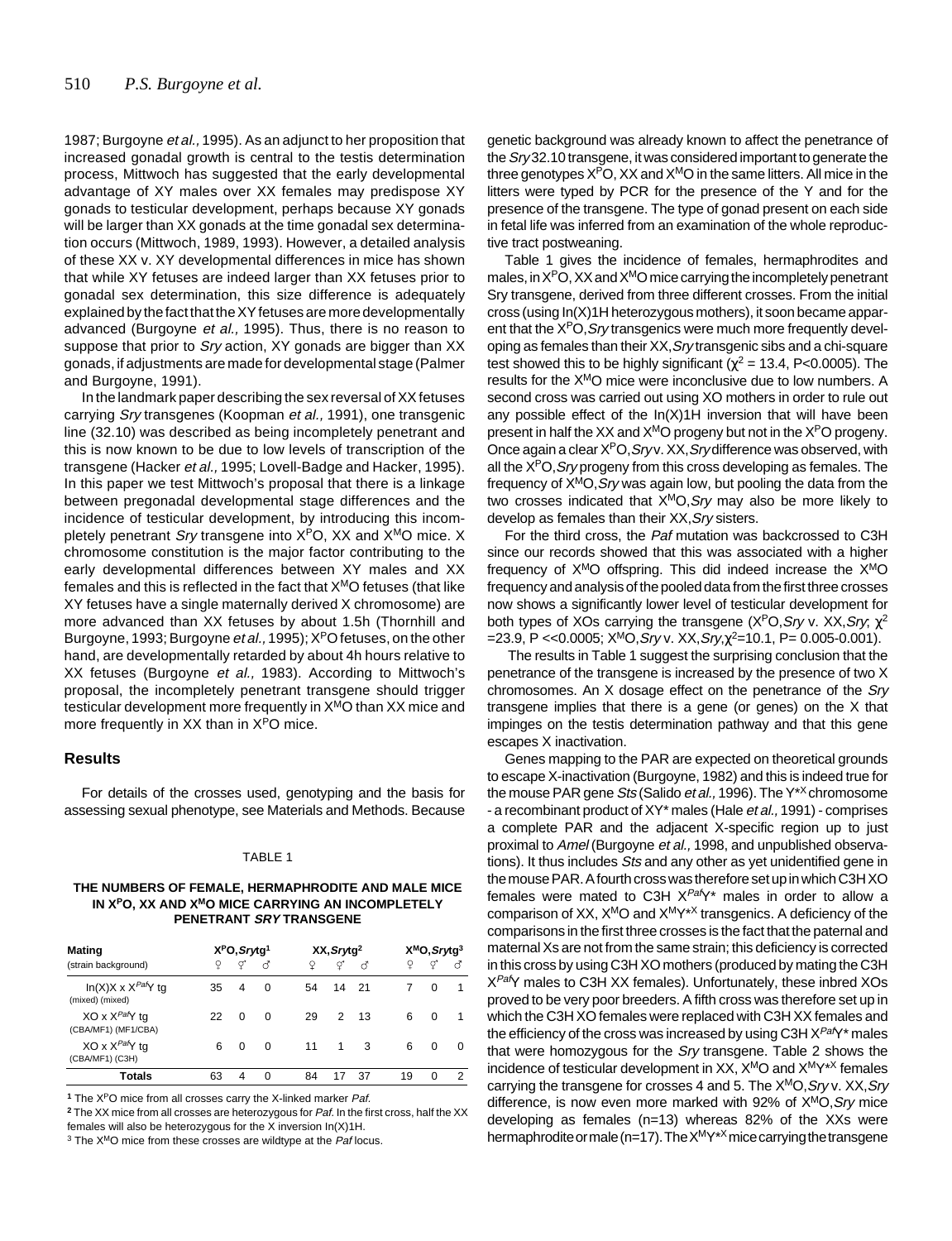#### TABLE 2

## **THE NUMBER OF FEMALE, HERMAPHRODITE AND MALE MICE IN XX, XMO AND XMY\*X MICE CARRYING AN INCOMPLETELY PENETRANT SRY TRANSGENE**

| <b>Mating</b><br>(strain background)  | XX, Srytg <sup>1</sup> |               |    |  |    | X <sup>M</sup> O, Srytg <sup>2</sup> |   | X <sup>M</sup> Y <sup>*X</sup> , Srytg <sup>2</sup> |          |          |  |
|---------------------------------------|------------------------|---------------|----|--|----|--------------------------------------|---|-----------------------------------------------------|----------|----------|--|
|                                       | Q                      |               | ನೆ |  |    | σ                                    | ೆ |                                                     | σ        |          |  |
| XO x $XPafY*$ tg<br>(C3H) (C3H)       | 3                      | $\mathcal{P}$ | 3  |  |    | $\Omega$                             | 0 |                                                     | $\Omega$ | 0        |  |
| XX x $X^{Paf}Y^*$ tgtg<br>(C3H) (C3H) | 0                      | 3             | 6  |  |    | 5 1                                  | 0 | 3                                                   | 0        | $\Omega$ |  |
| Totals                                |                        | 5             | 9  |  | 12 |                                      | 0 | 5                                                   | O        | 0        |  |

<sup>1</sup> The XX mice from both crosses are heterozygous for Paf.

<sup>2</sup> The  $X<sup>M</sup>O$  and  $X<sup>MY*X</sup>$ mice from both crosses are wildtype at the *Paf* locus.

were all female (n=5) and chi-square analysis with Yates' correction (to compensate for the small n) showed that the  $X^M Y^{*X}$  transgenics have significantly less testicular development than the XX transgenics  $(\chi^2=8.04, P=0.005-0.001)$ , but are indistinguishable from  $X<sup>M</sup>O$ transgenics. This serves to map the non-dosage compensated X gene (or genes) to outside the PAR.

## **Discussion**

The present results do not support the suggestion by Mittwoch (1989, 1993) that the developmental advantage of males over females before the gonads form, predisposes towards testis development. However, the results do show that the presence of two X chromosomes, rather than one, increases the penetrance of the Sry transgene.

An X dosage effect on Sry transgene penetrance implies that a non-dosage compensated X gene promotes the testis determination process. Since normal males have a single X chromosome this Xdosage effect seems at first sight to have no relevance to the normal process. However, of the four genes known to escape X inactivation in the mouse, one maps to the PAR (Sts: Salido et al., 1996) while the other three have closely related Y homologues (Smcx: Agulnik et al., 1994; Utx: Greenfield et al., 1998; Eif2γx: Ehrmann et al., 1998); thus in these four cases males do in fact have a 'double' dose, and in the case of the X-Y homologous genes, the Y-linked copy could be a stronger 'allele'. There is a fifth X-linked gene, Sox-3, that may also partially escape X-inactivation, at least in the somatic component of the fetal gonad (Collignon et al., 1996). Sox-3 is thought to have been the progenitor of Sry (Stevanovic et al., 1993; Graves, 1995), so it would be intriguing if Sox-3 proved to be the non-dosage compensated X gene that promotes Sry function.

## **Materials and Methods**

#### **Mice**

The strains referred to in the crosses below are random bred MF1 and the inbreds CBA/Ca and C3H/He (all NIMR maintained stocks).

Cross 1:  $In(X)X \times X<sup>Paf</sup>Y, S<sub>f</sub>ytg$  (mixed genetic background in both parents). In this cross females heterozygous for the large X inversion In(X)1H that produce a reasonable frequency of 'O' eggs (Evans and Phillips, 1975), were mated to males carrying the incompletely penetrant Sry transgene 32.10 (Koopman et al., 1991) and the X linked mutation Paf that leads to the production of a reasonable frequency of 'O' sperm (Lane and Davisson, 1990). The Paf mutation also serves as an X-linked marker that allows the three female genotypes to be distinguished;  $X^{P}O$ : hemizygous Paf with very little hair; XX: heterozygous Paf showing patchy hair; X<sup>M</sup>O and

XY - wildtype (distinguishable by Y-specific PCR - see below). Half the 'XX' mice in this cross carry the inversion.

Cross 2. CBA/MF1 $_{F1}$  XO x MF1/CBA<sub>F1</sub> X<sup>Paf</sup>Y, Srytg. In this cross the In(X)/X females in cross 1 are replaced by XO females in order to rule out an effect of the inversion, and both parents are on a similar more defined genetic background.

Cross 3. CBA/MF1<sub>F1</sub> XO x C3H  $X^{Pa/y}$ , Srytg. In this cross the Sry transgene and Paf have been backcrossed to C3H because the frequency of  $X^{M}O$  offspring was thought to be higher from  $X^{Paf}Y$  males on a C3H background (this proved to be the case).

Cross 4. C3H XO x C3H X<sup>Paf</sup>Y<sup>\*</sup>, Srytg. In this cross the Xs and the genetic background are now all C3H. The inclusion of the variant Y\* chromosome means that  $X^M Y^{*\times}$  offspring are also produced. The  $Y^{*\times}$  chromosome is produced following crossing over within the compound PAR of Y\*, and comprises a PAR with a small adjacent X-specific region that includes the wild type allele of Paf and the distal X gene Amel, together with a non-Y (almost certainly an X) centromere (Burgoyne et al., 1998, and unpublished observations). The presence of Y\* in the father further increases the frequency of XMO offspring (Burgoyne and Evans, 2000). However, litter size for the XOs on this inbred background proved to be very small and very few XPO offspring were produced.

Cross 5. C3H XX x C3H X<sup>Paf</sup>Y\*, Srytgtg. This again is an all C3H cross and the mother is XX, which markedly improves litter size and the father is homozygous for the Sry transgene. This cross produces no X<sup>P</sup>O offspring.

#### **Genotyping**

In all crosses Paf status was assessed at 7-14 days. At this age hemizygous Paf mice have sparse or absent hair, while heterozygous Paf mice have hair loss in patches; both can thus be clearly distinguished from wildtype.

All offspring were typed from DNA obtained from tail biopsies at weaning, by a triplex PCR using primers Ymtfp1 (5' CTG GAG CTC TAC AGT GAT GA 3') and Ymtrp1 (5' CAG TTA CCA ATC AAC ACA TCA 3') that amplify YMT2/ B-related members of the multiple copy Ssty gene family from the mouse Y long arm (Bishop and Hatat, 1987), primers Tan3' (5' CTC AGT GTG GAA TTC ATC TGC 3') and Tan5' (5' GAG GGC ATG GTC AGT TGA AC 3') that are specific for the Sry transgene (Nigel Vivian, pers. comm) and primers Om1a and Om1b (Wright et al., 1989) that amplify the autosomal gene encoding myogenin (amplification control). As a check for mis-typing with the Y PCR, the testis size of all males was assessed at autopsy - XO and XX transgenic males have very small testes due to germinal failure, whereas XY males with or without the transgene have normal-sized testes. No false positives or false negative males were identified by this criterion. Furthermore, all males or hermaphrodites typed as Y negative were positive for the transgene. Two females repeatedly typed as weakly Y positive, one of which was mated and found to produce XO and XX but not XY daughters. It was concluded that these were probably XO/XY mosaics.

In the early phase of the project (crosses 1 and 2) all phenotypically wild type but Y-negative mice (presumed X<sup>M</sup>O) were karyotyped from bone marrow and all proved to be 39,XO as expected. All Y-negative wildtype mice from crosses 4 and 5 were also karyotyped from bone marrow in order to distinguish the  $X^{M}O$  and  $X^{M}Y^{*X}$  mice since they are both Y negative and wild type at the Paf locus.

#### **Sexual phenotype**

Intersexual gonads (ovotestes) can only be reliably scored in fetal life because the ovarian component usually regresses due to a 'toxic' effect of AMH/MIS on fetal oocytes (Burgoyne and Palmer, 1992). However, the development of the reproductive ducts and descent of the gonad from just below the kidney towards the scrotal region are locally mediated effects of testicular hormones and thus provide a guide to the type of gonad present on each side in fetal life (Swain and Lovell-Badge, 2000). In the present study, a gonad located close to the kidney and associated with an oviduct and uterus, was presumed to have been an ovary in fetal life, while a pelvically located gonad associated with epididymis and vas deferens was presumed to have been a testis in fetal life (this latter criterion will